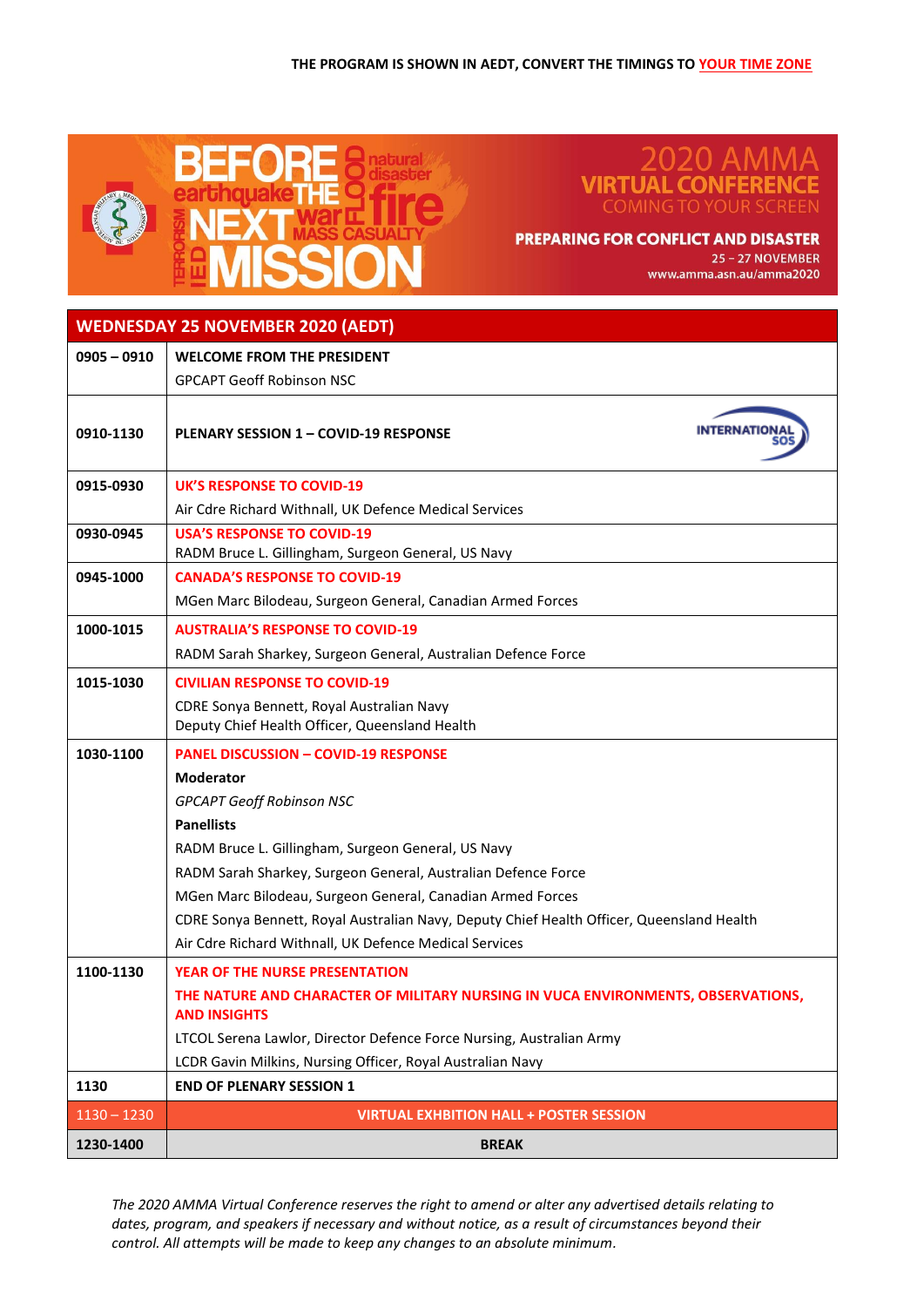| 1400-1555     | <b>SESSION 1</b>                                                                                                                                                                                                | <b>SESSION 2</b>                                                                                                                                                               | <b>SESSION 3</b>                                                                                                                                                  | <b>SESSION 4</b>                                                                                                                                                                     |  |
|---------------|-----------------------------------------------------------------------------------------------------------------------------------------------------------------------------------------------------------------|--------------------------------------------------------------------------------------------------------------------------------------------------------------------------------|-------------------------------------------------------------------------------------------------------------------------------------------------------------------|--------------------------------------------------------------------------------------------------------------------------------------------------------------------------------------|--|
|               |                                                                                                                                                                                                                 |                                                                                                                                                                                |                                                                                                                                                                   | <b>sercc</b>                                                                                                                                                                         |  |
| <b>Chairs</b> | <b>MAJ Brendan Wood</b>                                                                                                                                                                                         | <b>CMDR Neil Smith</b>                                                                                                                                                         | <b>CDRE Andy Robertson</b><br><b>CSC PSM</b>                                                                                                                      | <b>COL Nicole Sadler</b>                                                                                                                                                             |  |
| 1400-1420     | <b>ORGANISATIONAL</b><br><b>LEARNING IN MILITARY</b><br><b>MEDICINE</b><br><b>AIRCDRE Amanda Dines</b>                                                                                                          | <b>ESTABLISHING COVID-</b><br><b>19 CLINICS</b><br><b>NATIONWIDE IN AN</b><br><b>UNPRECEDENTED AND</b><br><b>CHALLENGING</b><br><b>ENVIRONMENT</b><br>Leo Cusack               | <b>A BAPTISM OF FIRE -</b><br>THE DFAT EXPERIENCE<br>OF COVID-19<br>Dr Leonard Brennan                                                                            | <b>SUB-SYNDROMAL</b><br>PTSD: WHAT IS ITS<br><b>IMPORTANCE IN</b><br><b>MILITARY AND</b><br><b>VETERANS?</b><br>Dr Duncan Wallace<br><b>LTCOL Andrew Moss</b><br>MAJ Samantha Hodges |  |
| 1420-1440     | <b>TRE - TRAINING</b><br><b>NEUROBIOLOGICAL</b><br><b>RESILIENCE TO PREVENT</b><br><b>TRAUMA, ENHANCE</b><br><b>PERFORMANCE &amp;</b><br><b>OPTIMISIE WELLBEING</b><br><b>Richmond Heath</b><br>Dr Jill Beattle | <b>SURGE CAPACITY OF</b><br><b>AUSTRALIAN ICUS IN</b><br>THE COVID-19<br><b>PANDEMIC</b><br><b>CMDR Anthony Holley</b>                                                         | <b>STRATEGIC HEALTH</b><br><b>IMPLICATIONS OF</b><br><b>CLIMATE CHANGE -</b><br><b>AUSTRALIA AND</b><br><b>PACIFIC</b><br><b>CAPT Nathan George</b>               | <b>SUBTHRESHOLD</b><br><b>PRESENTATIONS IN</b><br>THE ADF: WHAT WE<br><b>KNOW AND WHERE</b><br><b>NEXT</b><br>Carolina Casetta<br>Dr Lisa Dell                                       |  |
| 1440-1455     | ZOLL<br><b>INTERACTIVE SPONSOR HIGHLIGHTS</b>                                                                                                                                                                   |                                                                                                                                                                                |                                                                                                                                                                   |                                                                                                                                                                                      |  |
| 1455-1515     | <b>MEDIC TRAINING: A</b><br><b>PROPOSED PATHWAY</b><br><b>TO PROFESSIONAL</b><br><b>MASTERY</b><br>MAJ Aaron Tracey                                                                                             | <b>ARE CBRN MASKS</b><br><b>APPROPRIATE PPE FOR</b><br><b>CIVILIANS TREATING</b><br>SARS-COV-2<br><b>PATIENTS?</b><br><b>LTCOL Steven Adamson</b><br><b>BGDR Michael Reade</b> | <b>DISASTER AND</b><br>DISPLACEMENT - A<br><b>GLOBAL PERSPECTIVE</b><br>Dr Paul Byleveld                                                                          | <b>SELF-RELIANCE AND</b><br><b>SELF-MANAGEMENT</b><br>OF MENTAL HEALTH<br><b>IN THE ADF</b><br>Helen Benassi<br>Prof Phillip Batterham<br><b>Prof David Forbes</b>                   |  |
| 1515-1535     | <b>TAJI MULTIPLE TRAUMA</b><br><b>CASUALTIES -</b><br><b>EXPERIENCES OF A MO</b><br><b>CAPT David Johnston</b>                                                                                                  | <b>HIGH FLOW OXYGEN</b><br><b>HOOD FOR COVID-19;</b><br><b>THOUGHT BUBBLE TO</b><br><b>CAPABILITY</b><br>Dr Adam Storey                                                        | <b>PACIFIC POLITICS &amp;</b><br><b>DISASTER DIPLOMACY</b><br>CPL Alasdair Hill                                                                                   | <b>HEADSTRENGTH-</b><br><b>ADF'S MENTAL</b><br><b>HEALTH APP</b><br><b>Emily Jallat</b>                                                                                              |  |
| 1535-1555     | <b>PREPARING FOR</b><br><b>CAPTURE: THE ADF</b><br><b>MODEL</b><br><b>MAJ Samantha Hodges</b>                                                                                                                   | <b>NZDF WELLBEING</b><br><b>IMPACTS IN THE</b><br><b>COVID-19 PANDEMIC</b><br><b>ENVIRONMENT</b><br><b>COL Clare Bennett</b><br><b>LTCOL Stephen</b><br>Kearney                | <b>INTERNATIONAL</b><br><b>COLLABORATION IS</b><br>THE FUTURE FOR<br><b>GLOBAL HEALTH</b><br><b>LTCOL Simon Horne</b><br><b>COL USAF Bradley</b><br><b>Boetig</b> |                                                                                                                                                                                      |  |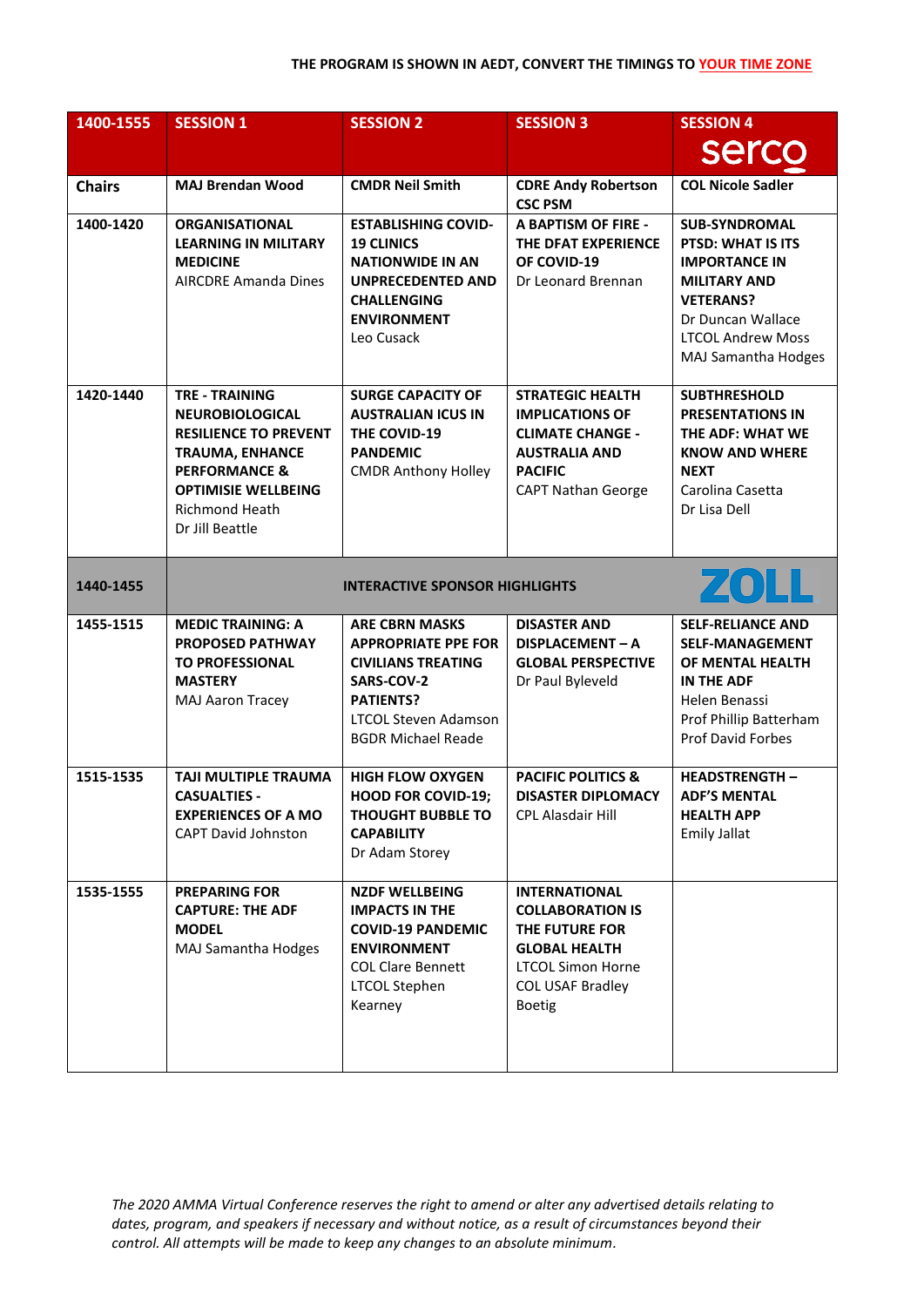|               | <b>THURSDAY 26 NOVEMBER (AEDT)</b>                                                         |                        |                                                 |                                                   |  |                                                    |
|---------------|--------------------------------------------------------------------------------------------|------------------------|-------------------------------------------------|---------------------------------------------------|--|----------------------------------------------------|
| 1000-1005     | <b>WELCOME</b>                                                                             |                        |                                                 |                                                   |  |                                                    |
|               | <b>GPCAPT Geoff Robinson NSC</b>                                                           |                        |                                                 |                                                   |  |                                                    |
| 1005-1100     | <b>GRAEME SHIRTLEY ORATION</b>                                                             |                        |                                                 |                                                   |  |                                                    |
|               | <b>CDRE Andy Robertson CSC PSM</b>                                                         |                        |                                                 |                                                   |  |                                                    |
|               | <b>Chief Health Officer</b>                                                                |                        |                                                 |                                                   |  |                                                    |
|               | <b>Assistant Director General</b>                                                          |                        |                                                 |                                                   |  |                                                    |
|               | Public and Aboriginal Health Division   Department of Health                               |                        |                                                 |                                                   |  |                                                    |
| $1100 - 1200$ | <b>NAVY SERVICE BREAKOUT</b><br><b>ARMY SERVICE BREAKOUT</b><br>AIR FORCE SERVICE BREAKOUT |                        |                                                 |                                                   |  |                                                    |
|               | <b>CDRE Nicole Curtis</b>                                                                  | <b>COL Toni Bushby</b> |                                                 | <b>AIRCDRE Amanda Dines</b>                       |  |                                                    |
|               | <b>CDRE Sonya Bennett</b>                                                                  |                        | <b>BRIG Craig Schramm</b>                       |                                                   |  |                                                    |
|               | <b>CAPT Mark Page</b>                                                                      |                        | <b>LTCOL Kelly Dunne</b>                        |                                                   |  |                                                    |
|               |                                                                                            |                        | <b>LTCOL Maureen Montalban</b>                  |                                                   |  |                                                    |
|               |                                                                                            |                        | WO1 Greg Maher                                  |                                                   |  |                                                    |
|               |                                                                                            |                        | BRIG Georgeina Whelan AM CSC                    |                                                   |  |                                                    |
|               |                                                                                            |                        | and Bar                                         |                                                   |  |                                                    |
|               |                                                                                            |                        |                                                 |                                                   |  |                                                    |
| 1200-1300     | <b>VIRTUAL EXHIBITION HALL + POSTER SESSION</b>                                            |                        |                                                 |                                                   |  |                                                    |
| 1300-1400     |                                                                                            |                        | <b>BREAK</b>                                    |                                                   |  |                                                    |
| 1400-1540     | <b>SESSION 5</b>                                                                           | <b>SESSION 6</b>       |                                                 | <b>SESSION 7</b>                                  |  | <b>SESSION 8</b>                                   |
|               |                                                                                            |                        |                                                 |                                                   |  |                                                    |
| <b>Chairs</b> | <b>CDRE Duncan Wallace</b>                                                                 |                        | <b>BRIG Craig Schramm</b>                       | <b>MAJ Brendan Wood</b>                           |  | <b>Dr Rachelle Bonner</b>                          |
| 1400-1420     | <b>VETERANS WALKING</b>                                                                    |                        | <b>REGIONAL AND GLOBAL</b>                      | <b>E-MENTAL HEALTH</b>                            |  | <b>ARMY HEALTH</b>                                 |
|               | <b>ALONGSIDE</b>                                                                           |                        | <b>MODELLING OF COVID-</b>                      | IN THE WILD:                                      |  | <b>SERVICES</b>                                    |
|               | <b>VETERANS: OPEN</b>                                                                      |                        | <b>19 TO SUPPORT</b>                            | <b>ONLINE HELP-</b>                               |  | <b>MODERNISATION</b>                               |
|               | <b>ARMS COMMUNITY</b><br><b>AND PEER PROGRAM</b>                                           |                        | <b>DECISION MAKING</b>                          | <b>SEEKING IN THE</b><br><b>ADF</b>               |  | <b>COL Toni Bushby</b>                             |
|               | Leonie Everett                                                                             |                        | Assoc Prof David Heslop<br>Prof Raina MacIntyre | Helen Benassi                                     |  | <b>LTCOL Phil Butt</b><br><b>LTCOL Kelly Dunne</b> |
|               |                                                                                            |                        |                                                 |                                                   |  |                                                    |
| 1420-1440     | <b>IMPROVING</b>                                                                           |                        | <b>GUIDING PRINCIPLES</b>                       | <b>COPING INSIGHTS</b>                            |  | <b>DISASTER</b>                                    |
|               | <b>RESPONSES TO</b>                                                                        |                        | <b>FOR COMPLEX</b>                              | <b>EMERGING FROM</b>                              |  | <b>MANAGEMENT</b>                                  |
|               | <b>VETERAN SUICIDE</b>                                                                     |                        | <b>DECISION MAKING</b>                          | <b>SELF-REFLECTION</b>                            |  | <b>IMAGING -</b>                                   |
|               | <b>RISK: EMBEDDING</b><br><b>SAFESIDE CARE</b>                                             |                        | <b>DURING THE COVID-19</b><br><b>PANDEMIC</b>   | ON STRESSORS IN<br><b>OFFICER CADETS</b>          |  | <b>FACILITATING THE</b><br><b>FUTURE FOR ADF</b>   |
|               | <b>FRAMEWORK</b>                                                                           |                        | <b>CMDR Anthony Holley</b>                      | Samantha Falon                                    |  | <b>RADIOLOGY</b>                                   |
|               | Jennifer Veitch                                                                            |                        |                                                 | Dr Monique Crane                                  |  | LT Lachlan Roberts                                 |
|               |                                                                                            |                        |                                                 |                                                   |  | LTCOL John Magnussen                               |
| 1440-1500     | <b>SUICIDE PREVENTION:</b>                                                                 |                        | <b>SUSPENDING</b>                               | THE BROADLY                                       |  | <b>IMAGINING ROBOTICS</b>                          |
|               | <b>LESSONS FROM</b>                                                                        |                        | <b>BIOETHICAL PRINCIPLES</b>                    | <b>INCOMPETENT</b>                                |  | <b>AND AUTONOMOUS</b>                              |
|               | <b>RESEARCH TO INFORM</b>                                                                  |                        | <b>DURING A PANDEMIC:</b>                       | <b>MEDICAL OFFICER:</b>                           |  | <b>SYSTEMS IN THE</b>                              |
|               | <b>OUR PRACTICE</b>                                                                        |                        | <b>A FRAMEWORK</b>                              | <b>OUTDATED</b>                                   |  | <b>DEPLOYED HEALTH</b>                             |
|               | Nicole Sadler AM CSC                                                                       |                        | <b>APPROACH</b>                                 | <b>MODELS DENUDING</b>                            |  | <b>ENVIRONMENT</b>                                 |
|               |                                                                                            |                        | CHAP (SQNLDR) Revd. Dr<br>Nikki Coleman         | <b>ARMY CAPABILITY</b><br><b>MAJ Aaron Tracey</b> |  | MAJ Nick Alexander<br>Paul Grant                   |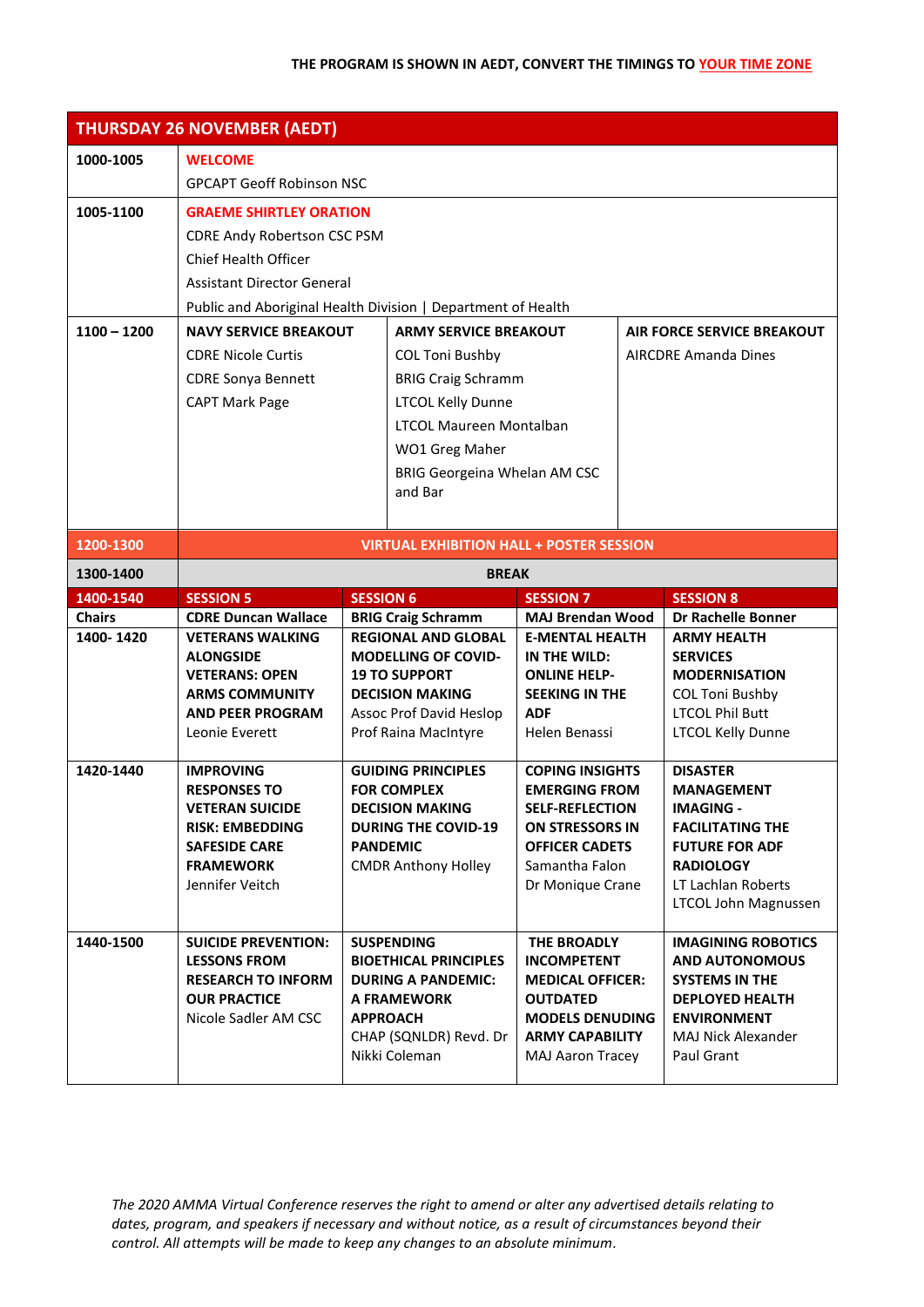| 1500--1520 | <b>UNDERSTANDING</b><br><b>HEALTHCARE NEEDS</b><br><b>OF OLDER</b><br><b>COMMUNITY-BASED</b><br><b>VETERANS AND</b><br><b>DEPENDANTS</b><br>Georgina Johnstone<br>Dr Marissa Dickins<br>Dr Angela Joe<br>Dr Judy Lowthian | <b>FAST COVID-19</b><br><b>TESTING KITS WITH</b><br><b>IQARUS TO MINIMISE</b><br><b>QUARANTINE</b><br><b>REQUIREMENTS</b><br>Dr Richard Wieser                    | <b>FRESH WHOLE BLOOD</b><br><b>FROM WALKING BLOOD</b><br><b>BANKS FOR TRAUMATIC</b><br><b>HAEMORRHAGE</b><br><b>MAJ David Naumann</b><br>Dr Adam Boulton<br><b>CAPT Amrit Sandhu</b><br>MAJ Kieran Campbell<br><b>MAJ William Charlton</b><br><b>COL Jennifer Gurney</b><br>Dr Matthew Martine<br><b>MAJ Tom Scorer</b><br>Dr Heidi Doughty |
|------------|---------------------------------------------------------------------------------------------------------------------------------------------------------------------------------------------------------------------------|-------------------------------------------------------------------------------------------------------------------------------------------------------------------|---------------------------------------------------------------------------------------------------------------------------------------------------------------------------------------------------------------------------------------------------------------------------------------------------------------------------------------------|
| 1520-1540  | <b>MOUNTED MISSIONS:</b><br><b>PUSHING</b><br><b>BOUNDARIES IN</b><br><b>VETERANS MENTAL</b><br><b>HEALTH PROGRAMS</b><br>Mark Mathieson<br><b>Dusty Miller</b>                                                           | <b>SUPPLY CHAIN:</b><br><b>LEARNINGS FROM</b><br><b>DELIVERING MEDICAL</b><br><b>SUPPLIES DURING</b><br>COVID-19<br><b>Emmanuel Petrequin</b><br>Cheryl Plumridge | <b>PROVIDING SPECIALIST</b><br><b>SUPPORT TO A</b><br><b>DEPLOYED FORCE</b><br><b>USING AUGMENTED</b><br><b>REALITY</b><br>Assoc Prof Cliff Pollard                                                                                                                                                                                         |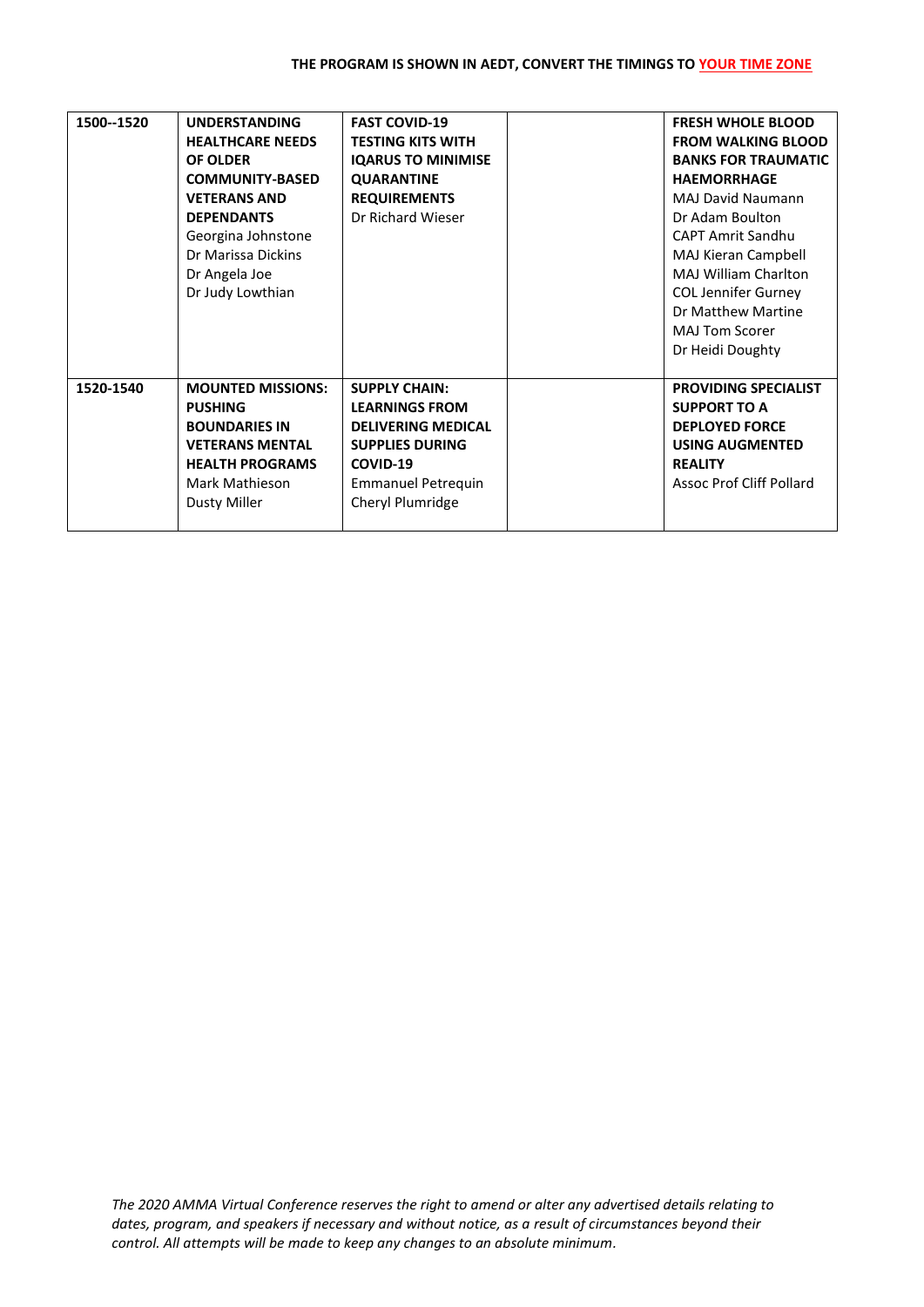| <b>FRIDAY 27 NOVEMBER (AEDT)</b> |                                                                                                                                                 |                                                                                                                                                                          |                                                                                                                                                                                                                                                                                                                                                                                                  |  |
|----------------------------------|-------------------------------------------------------------------------------------------------------------------------------------------------|--------------------------------------------------------------------------------------------------------------------------------------------------------------------------|--------------------------------------------------------------------------------------------------------------------------------------------------------------------------------------------------------------------------------------------------------------------------------------------------------------------------------------------------------------------------------------------------|--|
| 1000-1140                        | <b>SESSION 9</b>                                                                                                                                | <b>SESSION 10</b>                                                                                                                                                        | <b>SESSION 11</b>                                                                                                                                                                                                                                                                                                                                                                                |  |
| <b>Chairs</b>                    | <b>Prof Tracy Smart</b>                                                                                                                         | Dr Peter Hurly                                                                                                                                                           | <b>Dr Rachelle Bonner</b>                                                                                                                                                                                                                                                                                                                                                                        |  |
| 1000-1020                        | <b>EVALUATING NOVEL</b><br>PROTECTIVE DEVICES IN THE<br><b>MIDST OF A PANDEMIC</b><br>MAJ Jonathan Begley                                       | <b>SURGICAL WORKLOAD OF TAJI</b><br><b>ADF ROLE 2E</b><br>Dr Kyle Bender<br>Dr Andrew Pearson<br><b>Emily Smartt</b>                                                     | <b>TRANSITION TO CIVILIAN LIFE</b><br>AS "THE NEXT MISSION" IN<br>THE LIFE OF A SERVICE<br><b>MEMBER: FACTORS</b><br><b>INFLUENCING MISSION</b><br><b>SUCCESS</b><br>Dr/Prof Kylie Carra<br>Assoc Prof Michael Curtin<br><b>Assoc Prof Tracy Fortune</b><br>Dr Brett Gordon                                                                                                                      |  |
| 1020-1040                        | <b>REMOTE EVACUATION DURING</b><br><b>COVID-19: LOGISTICS TO</b><br><b>COORDINATE DURING</b><br><b>PANDEMIC RESTRICTIONS</b><br>Patrick Lobdell | THE MILITARY PHYSIO'S ROLE<br>IN HUMAN PERFORMANCE<br><b>OPTIMISATION: A PUBLIC</b><br><b>HEALTH APPROACH</b><br>CAPT Lisa Wolski                                        | <b>PREVENTION AND</b><br><b>MANAGEMENT OF PELVIC</b><br><b>FLOOR DYSFUNCTION IN</b><br><b>MILITARY WOMEN</b><br>Catrin Garrington<br>Dr Simone O'Shea<br>Prof Rod Pope                                                                                                                                                                                                                           |  |
| 1040-1100                        | <b>APPLYING COVID-19 DENTAL</b><br><b>SERVICE RESTRICTIONS IN THE</b><br><b>WARLIKE OPERATIONAL</b><br><b>SETTING</b><br>FTLT Max Moody         | <b>1PMC DISASTER RESPONSE</b><br><b>DURING OPERATION BUSHFIRE</b><br><b>ASSIST 2020</b><br>CPL Carly O'Callaghan                                                         | <b>PREVALENCE OF PELVIC</b><br><b>HEALTH CONDITIONS IN</b><br><b>AUSTRALIAN SERVICEWOMEN</b><br><b>AND VETERANS</b><br>Dr Simone O'Shea<br>Prof Rod Pope<br>Assoc Prof Robin Orr<br>Dr Katharine Freire                                                                                                                                                                                          |  |
| 1100-1120                        | <b>LESSONS LEARNT FROM THE</b><br>'PRINCESSES'<br>Dr Geetha Isaac-Toua                                                                          | <b>MUSCULOSKELETAL INJURY</b><br><b>EPIDEMIOLOGY IN SPECIAL</b><br><b>OPERATIONS FORCES: A</b><br><b>SYSTEMATIC REVIEW</b><br>LT Joanne Stannard<br>Dr Lauren Fortington | PELVIC HEALTH AND MILITARY<br><b>OCCUPATIONS: A STUDY OF</b><br><b>AUSTRALIAN SERVICEWOMEN</b><br>Dr Simone O'Shea<br>Prof Rod Pope<br>Assoc Prof Robin Orr<br>Dr Katharine Freire                                                                                                                                                                                                               |  |
| 1120-1140                        | <b>INTEROPERABILITY IN A TIME</b><br>OF COVID-19<br><b>CAPT Dale Pitcher</b><br>SGT John Hickey<br><b>Bronte Martin</b>                         | <b>HEALTH AND WELLBEING IN</b><br><b>THE NZDF</b><br><b>COL Clare Bennett</b><br><b>LTCOL Stephen Kearney</b>                                                            | <b>MICRO-RNA LEVELS AND</b><br><b>COGNITIVE PERFORMANCE</b><br><b>AFTER MILD TRAUMATIC</b><br><b>BRAIN INJURY</b><br>Prof Biswadev Mitra<br>A/Prof Catherine Willmott<br>Prof Jeffery Rosenfield<br>Dr Stuart McDonald<br>Dr Jonathan Reyes<br>William O'Brien<br>Dr Nanda Surendran<br>Annie Carter<br>Laura McEntaggart<br><b>Edmond Sorich</b><br>A/Prof Sandy Shultz<br>Prof Terence O'Brien |  |